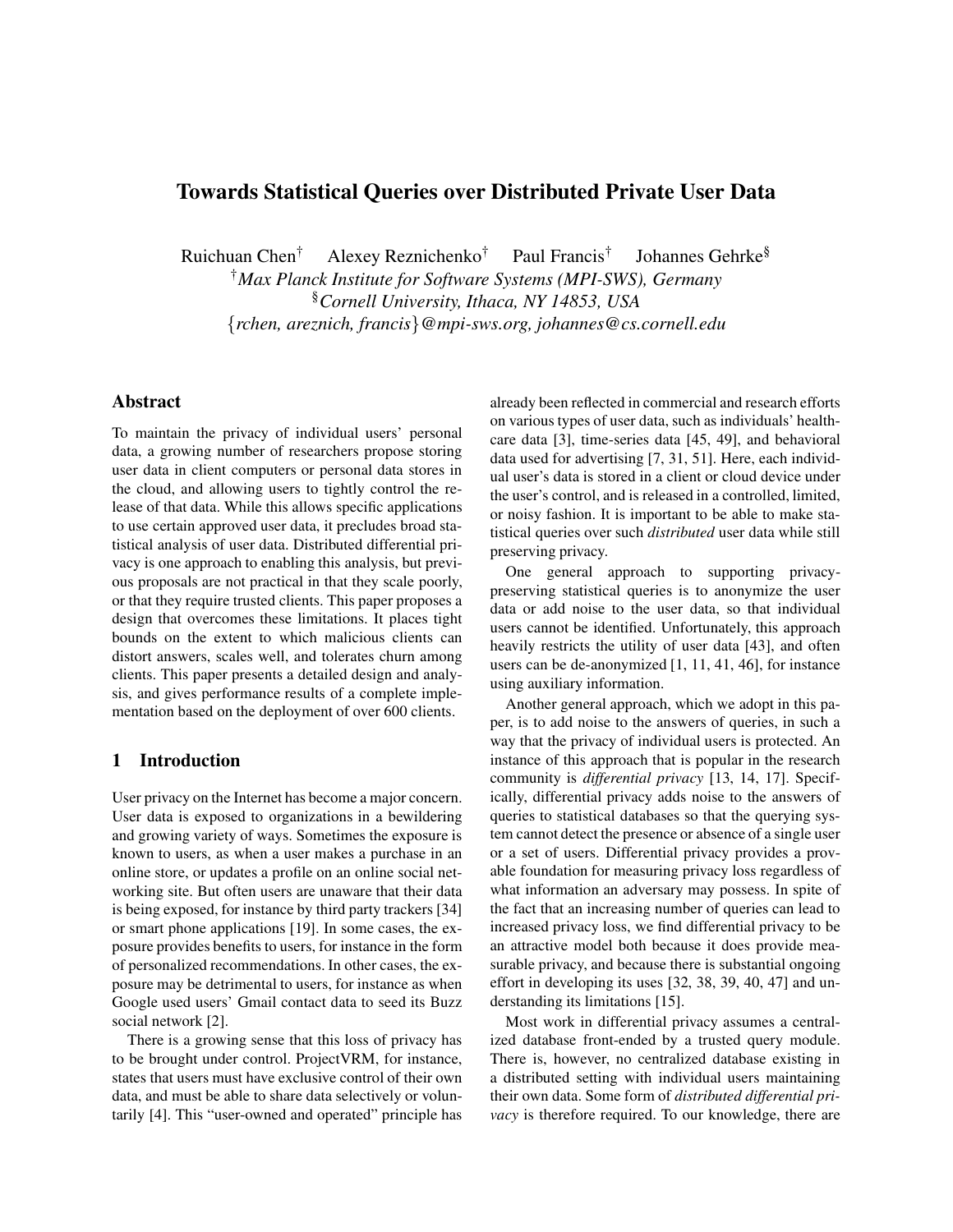a few prior designs for distributed differential privacy in the literature [16, 30, 45, 49], none of which appear practical in a realistic distributed environment. The first design [16] has a per-user computational load of *O*(*U*), where  $U$  is the number of users, making it impractical for large systems. Following designs [45, 49] reduce the per-user computational load from  $O(U)$  to  $O(1)$ , but this complexity assumes that key shares have been distributed among users, using an expensive secret sharing protocol. However, in reality users often exhibit churn (go on and offline), and it would be very hard to execute such a protocol among a sizable population of such users. To tolerate churn, the recent design [30] introduces two honestbut-curious servers to collaboratively compute the query result. Nevertheless, these designs [30, 45, 49] all suffer from a common attack that even a single malicious user can substantially distort the query result.

The goal of this paper is to design, build, and measure a *practical* system that provides differentially private query semantics over distributed user data. Our system, dubbed **PDDP** for Practical Distributed Differential Privacy, assumes that *clients* are user devices under users' control. Therefore, they may be malicious, and they are not always online. An *analyst*, who wishes to make statistical queries over some number of clients, formulates a query and transmits it to an honest-but-curious *proxy*<sup>1</sup> , which further forwards it to the specified number of clients. Each client locally executes the query, and sends its answer back to the proxy encrypted with the analyst's public key. In parallel, the proxy and clients, using an efficient XOR homomorphic bit-cryptosystem, *collaboratively* generate a set of additional noisy answers that produce the required amount of differentially private noise. The proxy then shuffles the received client answers and the indistinguishable noisy answers, and forwards them together to the analyst. Finally, the analyst decrypts them and computes the statistical result under the differentially private guarantee. Altogether, this paper makes the following contributions:

- It proposes what is to our knowledge the first distributed differentially private system, PDDP, that is practical in that it can operate at large scale with malicious clients and under churn.
- It gives a detailed privacy analysis, and presents the implementation results of a fully functional PDDP system with a realistic deployment of 600+ clients.

The rest of this paper is organized as follows. We first give the security assumptions and performance goals in §2. The system design is presented in §3. We then provide a privacy analysis of the system in §4. This is followed in §5 by the implementation description and performance evaluation based on micro-benchmarks and our 600+ client deployment. In §6, we sketch a design for how to weaken the proxy trust requirement by using trusted hardware at proxy. Finally, we give an overview of related work in §7, and outline future work in §8.

#### **2 Assumptions and Goals**

The PDDP system consists of three components: *analysts*, *clients*, and *proxy*. Analysts make queries to the system, and collect answers. Clients locally maintain their own data, and answer queries. The proxy mediates between the analysts and clients, and adds differentially private noise to clients' answers to preserve privacy.

#### **2.1 Security Assumptions**

Analysts are assumed to be potentially malicious, with a goal of violating individual users' privacy. An analyst may collude with other analysts, or pretend to be multiple distinct analysts. An analyst may take control of clients, and attempt to use the PDDP protocol to reveal information about those clients. (Of course, an analyst could reveal information about those clients outside of PDDP, but this is the case today with for instance malware and so is out of scope.) An analyst may deploy its own clients and manipulate their answers. An analyst may also publish its collected answers. Analysts can intercept and modify all messages (e.g., an ISP posing as an analyst).

Clients are also assumed to be potentially malicious, with a goal of distorting the statistical results learned by analysts. Clients may generate false or illegitimate answers under coordinated control (e.g., as a botnet), and may act as Sybils [12].

The proxy is assumed to be honest but curious (HbC). It will faithfully follow the specified protocol, but may try to exploit additional information that can be learned in so doing. The proxy does not collude with other components. We discuss how we may be able to relax the HbC assumption by using trusted hardware in §6.

It is assumed that clients have the correct public keys for analysts and the proxy, that analysts and the proxy have correct public keys for each other, and that the corresponding private keys are kept secure.

**Discussion.** It would be ideal if our design did not require an HbC proxy. Indeed, some prior designs for distributed differential privacy do not require such a proxy [16, 45, 49]. They achieve this, however, at an unacceptable cost in a realistic distributed setting (see §1). Here we briefly discuss the viability of an HbC proxy.

We envision a scenario whereby the analysts pay the proxy to operate, as suggested in [24]. While this admittedly leads to opportunities for collusion, we point out

<sup>&</sup>lt;sup>1</sup>We later suggest a practical approach to reduce the proxy trust ( $§6$ ).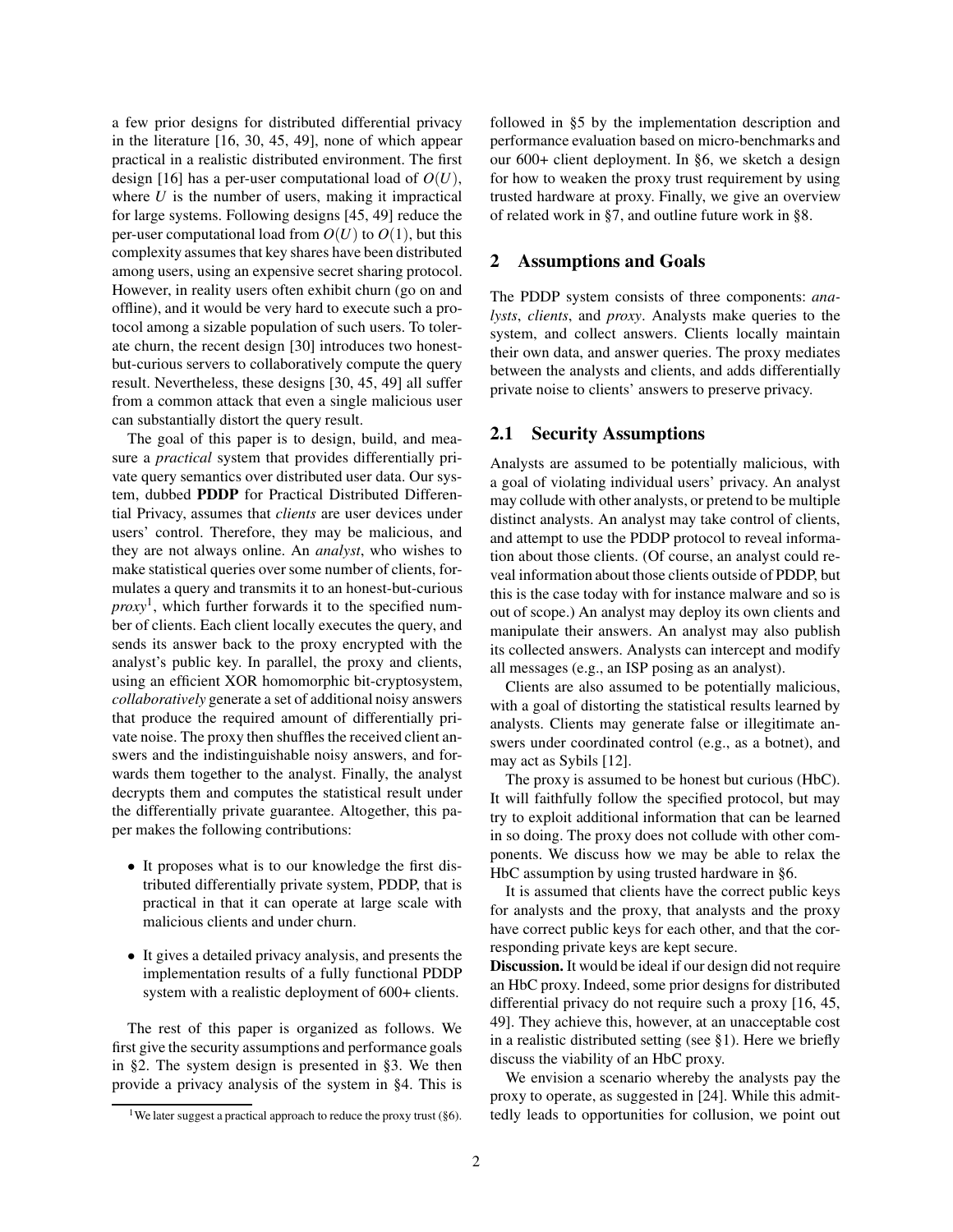that such relationships already exist in industry today that normally do not result in collusion. For instance, companies pay for independent audits of their financial books or independent safety testing of their products, even though this may lead to negative consequences. We therefore believe that, in practice, the HbC arrangement is reasonable for the PDDP system in most scenarios.

## **2.2 Client Characteristics**

The client population consists of user devices, including home and mobile devices. Clients are therefore assumed to have the churn characteristics, and the CPU and bandwidth capacities of current home and mobile devices. In other words, clients may go offline or shutdown at any time, and may have limited resources for computation and data transmission.

## **2.3 Goals**

The primary goal of our PDDP system is that the differentially private guarantee is *always* maintained for every honest client.

The second goal is that the *maximum* absolute distortion in the final statistical result tallied by an analyst is bounded by the number of malicious clients (here ignoring distortion due to the differentially private noise itself). In other words, if *z* clients are malicious, then the absolute error in the statistical result will be *z* or less.

Finally, the system should scale for queries to a very large client base (millions of clients). While client churn may result in it taking a relatively long time to produce statistical results, this should not prevent results from being produced.

# **3 System Design**

#### **3.1 Differential Privacy Background**

In principle, differential privacy ensures that the output of a computation does not violate the privacy of individual inputs. Formally, a computation  $\mathscr F$  gives  $(\varepsilon, \delta)$ differential privacy [16] if, for all datasets  $D_1$  and  $D_2$  differing on one record, and for all outputs  $S \subseteq Range(\mathcal{F})$ :

$$
Pr[\mathscr{F}(D_1) \in S] \leq exp(\varepsilon) \times Pr[\mathscr{F}(D_2) \in S] + \delta \qquad (1)
$$

In other words, for any possible record, the probability that the computation  $\mathscr F$  produces a given output is almost independent of whether or not this record is present in the dataset.

The strong guarantees of differential privacy do not come for free. Privacy is preserved by adding noise to the output of a computation. Specifically, there are two privacy parameters: ε and δ. The former parameter ε



Figure 1: System components and basic protocol

mainly controls the tradeoff between the accuracy of a computation and the strength of its privacy guarantee. Higher  $\varepsilon$  represents higher accuracy but weaker privacy guarantee, and vice versa. The latter parameter  $\delta$  relaxes the strict relative shift of probability in some cases, where the expression (1) cannot be satisfied without a non-zero  $δ$  [16].

Differential privacy does not make any assumptions about the adversary. It is independent of the adversary's computational power and auxiliary information. Such information has been shown to break many other privacy mechanisms [11, 41, 46].

#### **3.2 Basic Protocol Design**

## **3.2.1 Periodic Client-Proxy Exchange**

Periodically, each online client connects to the proxy using standard session encryption (e.g., TLS) authenticated by the proxy's public key. On the first such connection, the proxy assigns a unique ID to the client, which the (honest) client uses to identify itself in subsequent connections. With each connection, the client receives and answers any pending queries from the proxy. In addition, the client sends zero or more random "tossed coins" (i.e., encrypted '0' or '1' values) to the proxy (see §3.2.3).

The proxy maintains a complete list of clients. For each client, it stores the client's ID, the client's *privacy deficit* (an indication of the client's privacy loss across all analysts, see §3.3.2), and the timestamp of when the client last connected. Clients that have not connected for a long time (weeks or months) are removed from the list.

#### **3.2.2 Query-Answer Workflow**

The query-answer workflow consists of five steps, as illustrated in Figure 1.

**Step 1: Query Initialization (Analyst**→**Proxy).** An analyst formulates a general SQL-style *query*, and transmits it to the proxy. Answers to a query will be provided as a set of *b buckets* whose lower bounds *L<sup>i</sup>* and upper bounds  $U_i$  are specified by the analyst. Different buckets should not overlap. Additionally, the analyst also specifies the number of clients *c* that should be queried, and a privacy parameter  $\varepsilon$ :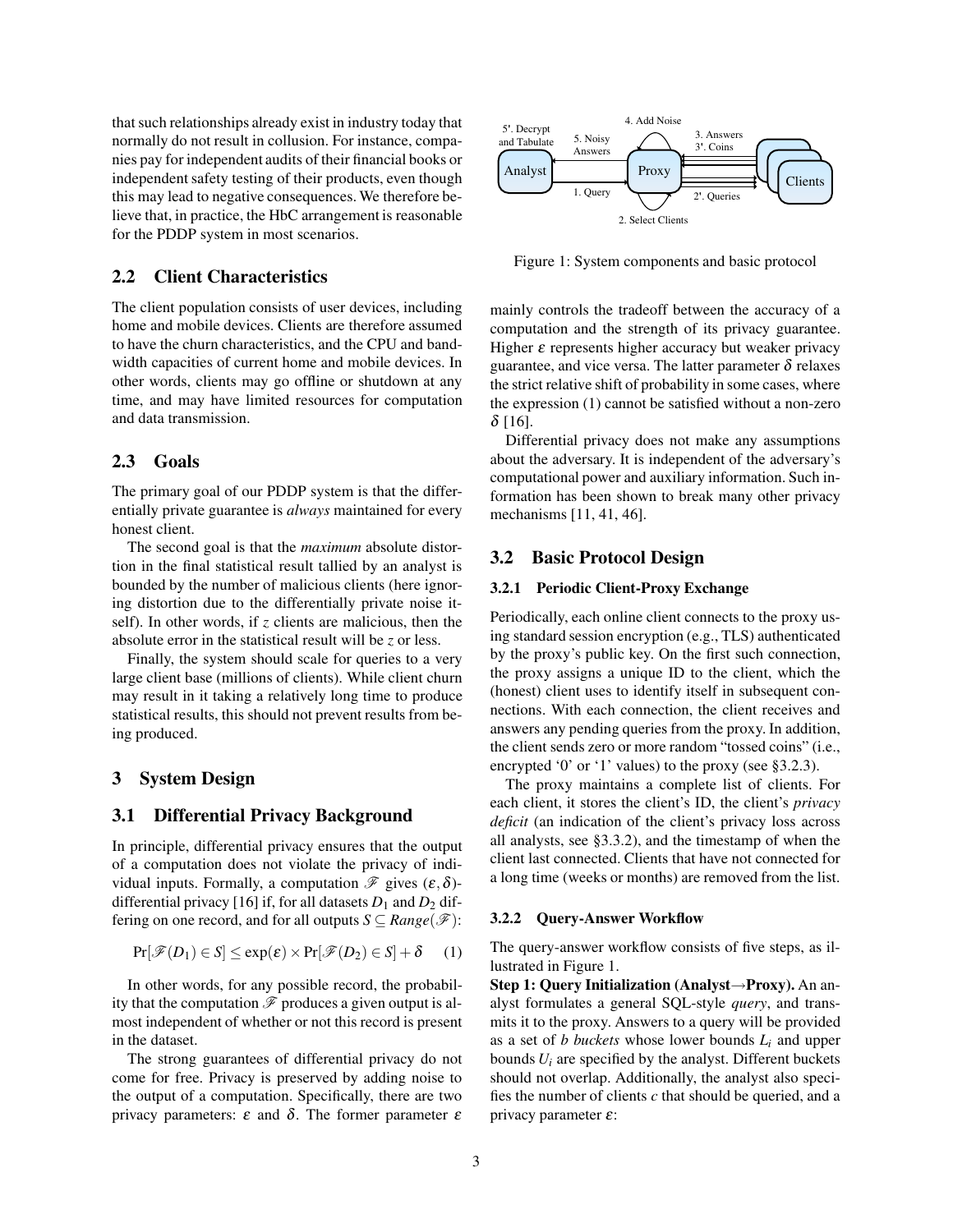$$
A \rightarrow P : query, \{L_i, U_i\}_{i=1}^b, c, \varepsilon
$$

Here we again assume standard session encryption to mutually authenticate proxy and analyst, and prevent man-in-the-middle attacks from distorting messages. As an illustrative example, the analyst's query "what is the distribution of ages among males?" can be formulated as an SQL-style query "SELECT age FROM info WHERE gender='m'" with 4 buckets, e.g., age 0∼12, age 13∼20, age 21∼59, and age≥60.

**Step 2: Query Forwarding (Proxy**→**Client).** Once the proxy receives the analyst's query, it rejects the query if *c* is too low or too high, or if  $\varepsilon$  exceeds the maximum allowable privacy level. Otherwise, the proxy selects *c* unique clients to which to send the query, under one of the following two policies (selectable by the analyst):

- Select *c* clients randomly from the complete list of clients, and wait for them to connect.
- Select the first *c* clients that connect.

Under the first policy, some of the selected clients may not connect after a long time (many hours or days). In this case, other random clients can be selected instead, until answers from *c* or nearly *c* clients are collected. Under the second policy, answers can be collected more quickly, but with a bias towards clients that are more often online. The proxy may reject client connections that occur more frequently than the defined connection period. This is to prevent malicious clients from connecting very frequently and so dominating the answer set.

After client selection, the proxy forwards the query (with bucket information) to the *c* selected clients when they connect to the proxy:

# $P \rightarrow C$ : *query*,  $\{L_i, U_i\}_{i=1}^b$

**Step 3: Client Response (Client**→**Proxy).** Each client maintains its own data in a local database. Upon receiving a query, the client produces an *answer* in the form of a '1' or a '0' per bucket, depending on whether or not the answer falls within the range of that bucket. Depending on the query, more than one bucket may contain a '1'.

Each per-bucket binary value is individually encrypted using the Goldwasser-Micali (GM) bit-cryptosystem [27, 28] with the analyst's public key. The client returns this series of encrypted binary values  $\{v_i\}_{i=1}^b$  as the actual answer to the proxy:

# $C \to P : \{v_i\}_{i=1}^b$

GM is a probabilistic public-key cryptosystem. A given input produces a different ciphertext every time it is encrypted. GM has significant advantages in our system. First, it is very efficient compared with other more general public-key cryptosystems. Second, it is a singlebit cryptosystem which encodes only two possible values, 0 and 1. This enforces a binary value in each bucket, and prevents the use of individual encrypted values as a covert channel.

Upon receiving a client's answer (in the form of a series of GM-encrypted values  $\{v_i\}_{i=1}^b$ , the proxy checks the legitimacy of the answer. A legitimate GM-encrypted value must have its Jacobi symbol equal to '+1', so that the proxy can easily and efficiently detect illegitimate values [18, 48]. If a client's answer is legitimate (i.e.,  ${v_i}_{i=1}^b$  are all legitimate), the proxy stores the answer locally; otherwise, the proxy discards this answer.

**Step 4: Differentially Private Noise Addition.** To preserve clients' privacy, the proxy adds differentially private noise to each bucket. This is done by creating some number of additional binary noise-values selected from a binomial distribution with success probability  $p = 0.5$ . We call these additional noise-values *coins*. Enough *unbiased* coins must be added by the proxy to obtain the amount of noise required by the differential privacy. It is proven in [16] that forming a binomial distribution by adding *n* unbiased coins achieves  $(\varepsilon, \delta)$ -differential privacy, where

$$
n \ge \frac{64\ln(\frac{2}{\delta})}{\varepsilon^2} \tag{2}
$$

The value of  $\varepsilon$  is chosen by the analyst according to some accuracy/privacy trade-off (see §3.1). The value of δ may also be chosen by the analyst, but if  $\delta \geq 1/c$ , a single client's privacy may be compromised [33]. This may happen in the case where the query is for an attribute unique to a single client, e.g., its social security number. Applying  $\delta < 1/c$  to expression (2), the number of coins for each bucket is at least:

$$
n = \lfloor \frac{64\ln(2c)}{\varepsilon^2} \rfloor + 1\tag{3}
$$

The proxy maintains a *pool* of unbiased coins (see §3.2.3). Note that all coins in this pool are GM-encrypted with the analyst's public key, and are indistinguishable from clients' answer values.

If a query has *b* buckets, then the proxy needs to use (and remove) in total  $b \times n$  coins from the pool, i.e., to add *n* different coins to each bucket.

**Step 5: Noisy Answers to Analyst (Proxy**→**Analyst).** With the noise addition, in each bucket, there are  $c + n$ encrypted binary values, *c* from clients' answers and *n* from added coins. After a random delay, the proxy further shuffles the  $c + n$  values in each bucket *independently*. This prevents a client from being identified based on the vector of 1's and 0's in its answer, and eliminates the potential covert channel. The result is a set of shuffled encrypted values  $\{e_{i,j}\}_{j=1}^{c+n}$  for each *i*-th bucket.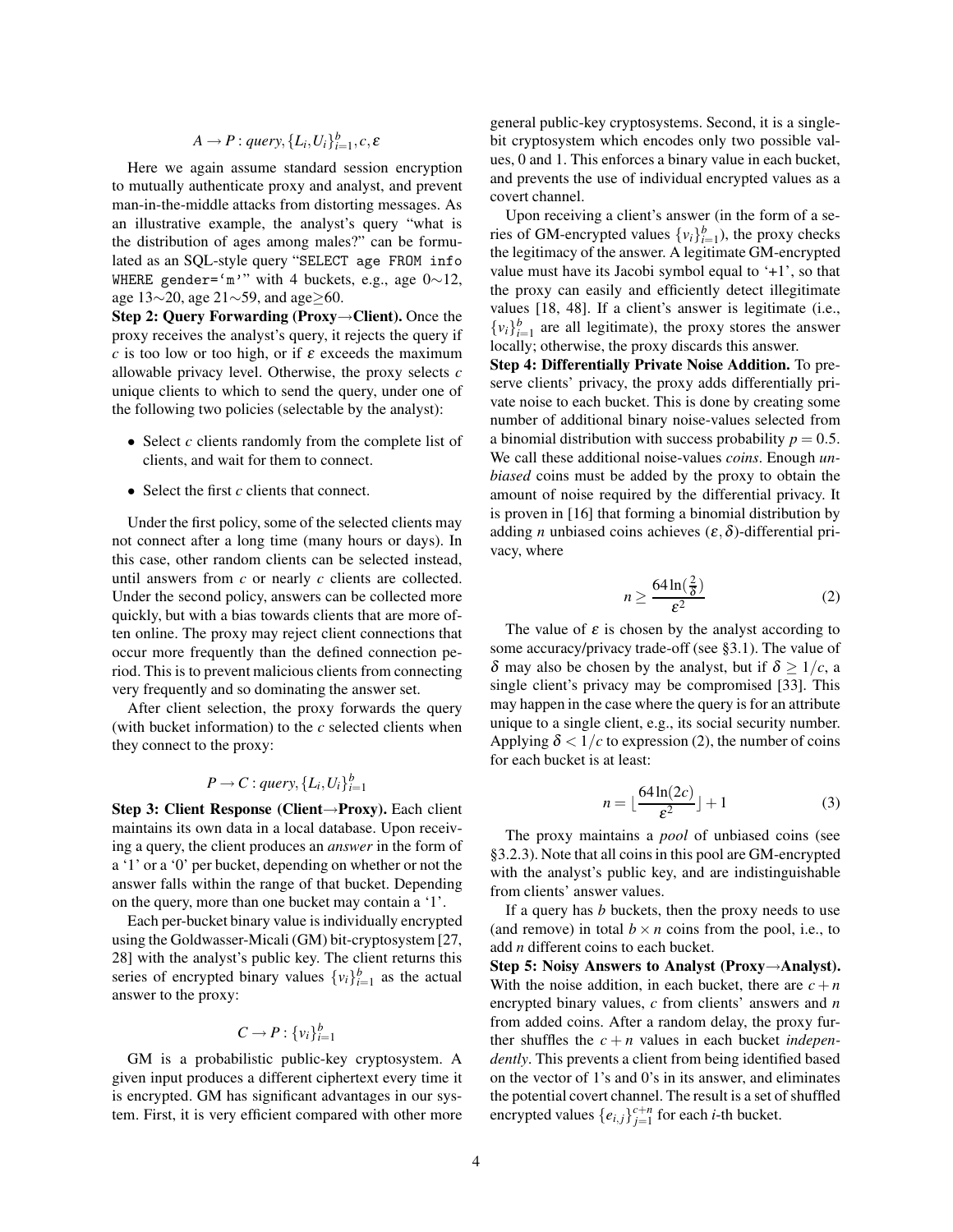Note that, in each bucket, adding *n* unbiased coins introduces differentially private noise with mean equal to  $n/2$ . As a result, for the final aggregate answer adjustment, the proxy also informs the analyst of *n*, i.e., the number of coins added to each bucket. Thus, the message sent from proxy to analyst is as follows:

$$
P \rightarrow A: \left\{ \left\{ e_{i,j} \right\}_{j=1}^{c+n} \right\}_{i=1}^{b}, n
$$

After the proxy sends this message to the analyst, the proxy adds  $\varepsilon$  and  $\delta$  to the respective privacy deficits (see §3.3.2) of each client that contributed an answer. Here,  $\delta$ can be approximately considered as 1/*c* (see Step 4).

Upon receiving the message, the analyst uses its private key to decrypt all encrypted binary values, and obtains a set of plaintext values  $\{d_{i,j}\}_{j=1}^{c+n}$  for each *i*-th bucket. Finally, for each *i*-th bucket, the analyst sums up all plaintext values, and then subtracts *n*/2 to get the (noisy) aggregate answer *a<sup>i</sup>* :

$$
a_i = \sum_{j=1}^{c+n} d_{i,j} - \frac{n}{2}
$$
 (4)

In the end, the analyst obtains a noisy answer for how many clients fall within each bucket (i.e., *a<sup>i</sup>* for the *i*-th bucket) under the guarantee of differential privacy. Ultimately, our design transforms any query into a counting query. Though this kind of query is simple, it can potentially be extended to support a large range of statistical learning algorithms [9, 10].

#### **3.2.3 Coin Pool Generation**

In the step of differentially private noise addition (Step 4), we assume that there is a pool of unbiased coins (per each individual analyst) maintained at the proxy. In this section, we describe how to generate this pool of coins.

The most straightforward way would be to let the proxy take full responsibility for generating the coins. However, this would allow the curious proxy to know the true noise-free aggregate answer should the analyst choose to publish its noisy aggregate answer (see §4.3). As an alternative, the clients could generate the required unbiased coins and send them to the proxy. However, in the absence of an expensive protocol such as secure multi-player computation [26, 52], malicious clients could generate biased coins.

In our system, the proxy and clients generate the unbiased coins collaboratively (see Figure 2). Each online client itself *periodically* generates an encrypted unbiased coin  $\mathcal{E}(o_c)$  with an analyst's public key, and sends it to the proxy.

Of course, malicious clients could still generate biased coins. To defend against this, the proxy does two things. First, when the proxy receives a client-generated



Figure 2: Unbiased Coin Generation

encrypted coin  $\mathcal{E}(o_c)$ , it verifies the legitimacy of the coin by checking its Jacobi symbol [18, 48] (as in Step 3). If this fails, the coin is dropped. Second, the proxy blindly *re-flips* the coin  $\mathcal{E}(o_c)$  by multiplying it with the proxy's locally generated unbiased coin  $\mathcal{E}(o_p)$ , plus a modulo operation. This blind encrypted-coin re-flipping is possible because of the *XOR-homomorphic* feature of the GM cryptosystem we use:  $\mathcal{E}(o_c) \times \mathcal{E}(o_p)$  mod *m* =  $\mathscr{E}(o_c \oplus o_p)$ , where *m* is a part of the analyst's public key, and '⊕' is the exclusive-or operator. This feature ensures that the modulus product  $\mathcal{E}(o_c \oplus o_p)$  is an encrypted unbiased coin, regardless of any bias in the client's original coin. Note that the proxy does not know the actual (decrypted) value of the generated unbiased coin. Once generated, the proxy stores the unbiased coin in the locally maintained pool.

# **3.3 Practical Considerations**

#### **3.3.1 Utility of Aggregate Answer**

The utility of the final aggregate answer learned by an analyst depends directly on the amount of added noise. The *n* coins added by the proxy (see expression 3), followed by the analyst's adjustment on the mean of *n*/2 (see expression 4), form a binomial distribution, which is a good approximation to the normal distribution  $N(0, n/4)$ .

The normal distribution is convenient in understanding the effect of added noise on the aggregate answer. In particular, the "68-95-99.7 rule" of the normal distribution tells us that the noisy aggregate answer falls within one, two, and three standard deviations away from the true noise-free answer with the probability of 68%, 95%, and 99.7%, respectively, where the standard deviation  $\sigma = \sqrt{n}/2$ . To give a concrete example, imagine that  $c = 10<sup>6</sup>$  clients, and a conservative privacy parameter of  $\epsilon = 1.0$  [39] is chosen. Given the normal distribution, for each bucket, there is a 68% probability that the noisy aggregate answer is within 15.24 away from the true answer, a 95% probability that it is within 30.48 away from the true answer, and a 99.7% probability that it is within 45.72. This gives high accuracy relative to the number of clients queried, and therefore the noisy aggregate answer has high utility even under a conservative privacy parameter setting.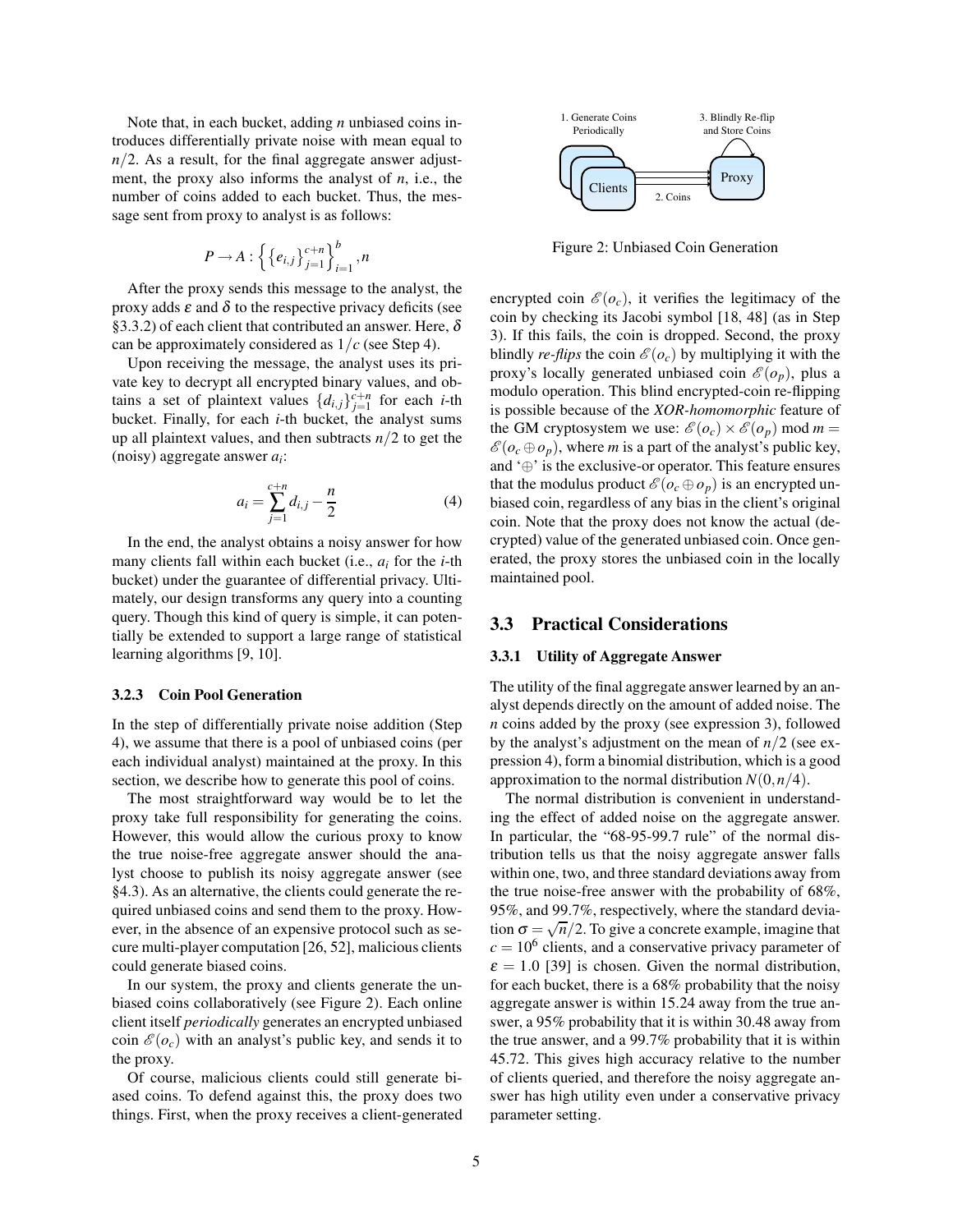#### **3.3.2 Privacy Deficit vs. Privacy Budget**

Under the definition of  $(\varepsilon, \delta)$ -differential privacy, privacy loss is cumulative. This has given rise to the notion of a privacy budget [15, 17], where additional queries are simply not allowed after the cumulative  $\varepsilon$  and  $\delta$  have reached some limit. This notion is completely impractical for our setting, where a user's personal data may persist for a lifetime or even longer. Whether or not to "kill" a database after some budget is reached is a policy decision. We prefer to treat the cumulative  $\varepsilon$  and  $\delta$  as an ongoing measure of privacy loss rather than a hard limit (Step 5). As such, we refer to this measure as the *privacy deficit* rather than a privacy budget.

The assumption of cumulativity in differential privacy is very pessimistic because it effectively assumes that the correlation between answers to different queries is 100%, in other words, equivalent to repeating the same query (to the same statistical database or, in our case, to the same set of clients). While it could in theory be that every query is 100% correlated, in practice, many queries may not be very correlated. Furthermore, it is possible to informally estimate the amount of correlation between queries. For instance, the query "what percentage of users are male?" is highly correlated with the query "what percentage of users wear men's shoes?", but (probably) poorly correlated with the query "what percentage of users have spaghetti as their favorite food?".

Other factors also contribute to making queries not very correlated. In our setting, it is normally the case that only a fraction of clients actually answer a given query, and the set of clients changes from query to query. In addition, some of the data held at clients may change over time, making correlation between earlier and later queries less likely.

Given all the above, we can treat the privacy deficit as a *worst-case* measure of privacy loss. The actual privacy loss can be roughly estimated by taking into account the above factors.

**Practical Approach.** One way to leverage the privacy deficit would be to charge analysts accordingly, as suggested in [24]. In the case of PDDP, this charge would be a function of  $c \times \varepsilon$ , i.e., the total amount of increased privacy deficits across all queried clients. This would incentivize analysts to minimize the number of queries, the number of queried clients  $c$ , and the privacy parameter  $\varepsilon$ , while still obtaining high-utility answers. The best strategy for this depends on the application domain.

Note also that clients may locally maintain their own privacy deficits, and are free to not answer queries if some limit has been reached (or for any other reasons). Enabling this requires that the query sent from proxy to clients in Step 2 contain  $\varepsilon$  and  $\delta$  (or *c*, if the value of  $\delta$ is based on *c*).

#### **3.3.3 Non-numeric Queries**

Our SQL-style queries with associated buckets allow for a rich variety of sophisticated queries that produce numeric answers. Unfortunately, not all queries that an analyst may wish to make are numeric in nature. For instance, for the query "which website do you visit most often?", a client's answer may be one out of millions of websites. While non-numeric, this query can be transformed into a numeric query by mapping each website an analyst wishes to learn about into a numeric value. Unfortunately, this may produce a large number of buckets. This can often be partially mitigated in practice, for instance in this case by limiting the answer to the top 5000 most popular websites, as well as a "none of the above" bucket.

#### **3.3.4 Sybils and NATs**

The design, as described in §3.2, is susceptible to Sybil attacks [12], whereby a single client machine masquerades as multiple clients. In PDDP, the proxy can deal with this by limiting the number of clients selected at a single IP address for a given query. This may have the effect of biasing answers, for instance towards home users, where there are relatively few machines behind a NAT, and away from business users, where many users may be behind a NAT. This limit could be set by the analyst, thus giving it some control over this bias at the expense of a higher risk of answer skew by Sybil clients.

#### **3.3.5 Scaling Considerations**

To scale the PDDP proxy to millions of clients and queries, we propose a two-tier approach. The *frontend* devices at the proxy are responsible for individual clients. They exchange messages with clients and maintain the per-client states such as privacy deficits and last-connected timestamps. These devices scale easily through the addition of more front-end devices and the databases that support them. This is because there is no need for interaction between these devices other than the pairwise interaction needed for redundancy. An IP loadbalancing router can be used to steer clients to the appropriate front-end devices.

The *back-end* devices at the proxy are responsible for individual queries. Each back-end device maintains a list of client IDs and the corresponding front-end devices that service these clients. This list does not need to be a complete list of all clients. It is enough if the list is a representative random selection of clients, but big enough to handle queries with a large target population. A query is submitted to a back-end device, which selects a set of clients, and passes the query to the appropriate front-end devices along with a list of clients to query. The back-end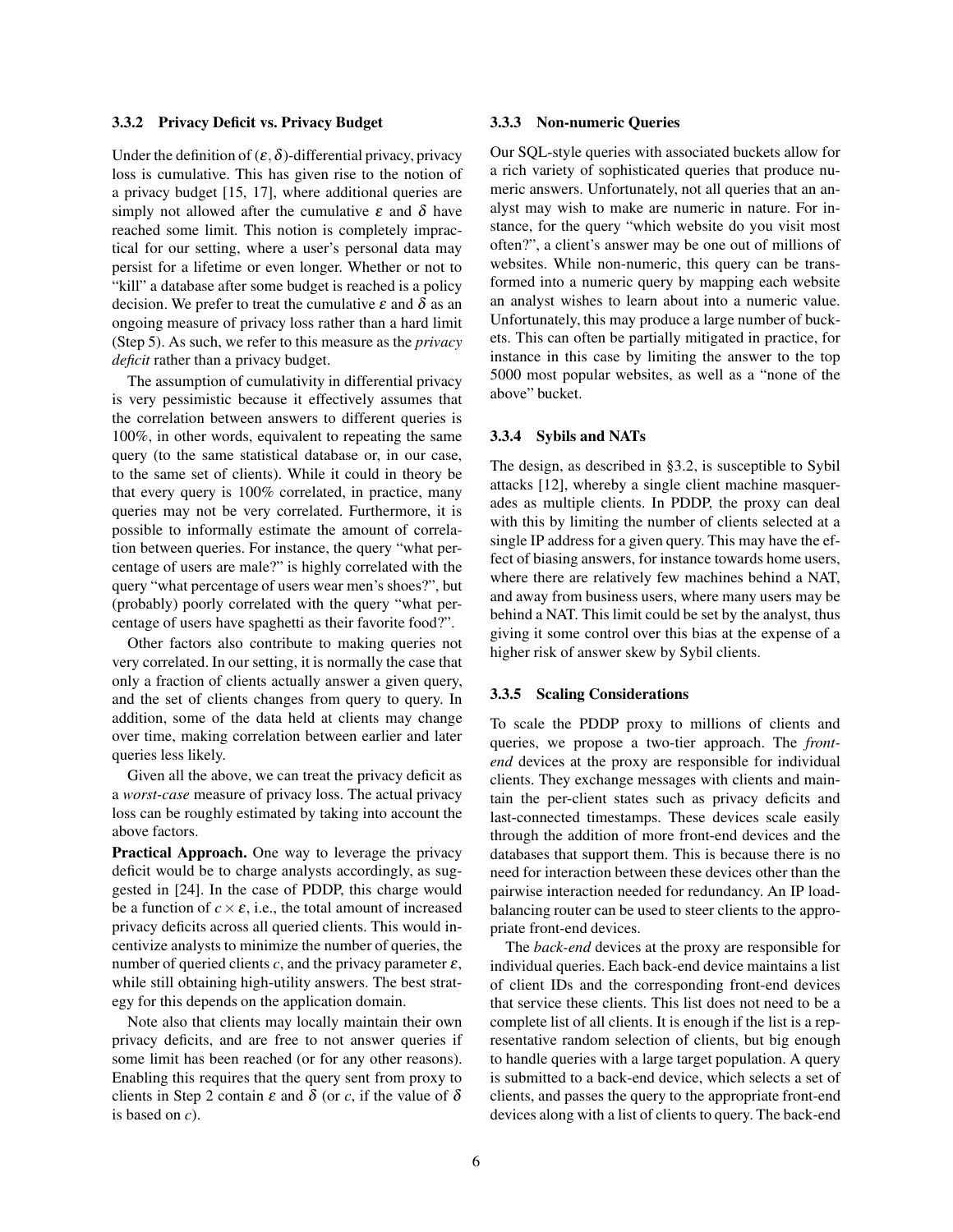device will collect answers and coins, and add noise. As with front-end devices, the back-end devices do not require interaction beyond redundancy needs, and so also scale with the addition of more devices.

## **4 Privacy Analysis**

In this section, we provide an analysis of the privacy properties of PDDP design given the threat assumptions from §2.

### **4.1 Analyst**

The analyst can influence the content of the messages that it originates (i.e., "*query*,  $\{L_i, U_i\}_{i=1}^b, c, \varepsilon$ " in Step 1), and the messages that infected clients originate (i.e., " $\{v_i\}_{i=1}^b$ " in Step 3).

#### **4.1.1 Defending Against Malicious Analyst**

An analyst could generate a query that attempts to reveal an individual client's information, for instance by specifying personally identifiable information (PII) as a predicate in the query. The noise added by the proxy defeats this (Step 4), at least within the guarantees given by differential privacy. Note that in most application domains, it may be perfectly reasonable to disallow PII as a predicate, thus giving stronger privacy protection in practice.

By enforcing a maximum limit of  $\varepsilon$ , the proxy prevents an analyst from giving a large  $\varepsilon$  in the query to minimize the added noise (Step 2). The analyst may select a small value of *c* in an attempt to isolate a single client. The differentially private noise defeats this (Step 4). Alternatively, the proxy can also simply enforce a lower bound on the value of *c*. In addition, the fact that the proxy selects random clients to query prevents an analyst from knowing which clients answered (policy 1 in Step 2). The session encryption between proxy and clients prevents an eavesdropping analyst from knowing which client received which query (§3.2.1). If necessary, the proxy can add delay or chaff to the queries sent to clients, in order to prevent an eavesdropping analyst from identifying the queried clients by using traffic analysis to correlate the query sent to the proxy with the subsequent messages sent to clients.

On the assumption that clients have the proxy's correct public key, the session encryption prevents the analyst from becoming a man in the middle between clients and proxy (§3.2.1). Similarly, the analyst as an eavesdropper cannot see the answers generated by the clients, and so cannot trivially decrypt them and associate answers with clients. The analyst also cannot, through traffic analysis, correlate answers received by the proxy to those sent by the proxy. This is because the proxy stores, delays, and shuffles all answers and coins before sending them to the analyst (Step 5).

#### **4.1.2 Defending Against Clients Infected by Analyst**

The analyst may try to create a covert channel between itself and infected clients by manipulating client answers. However, the analyst cannot create a covert channel by having the infected client directly embed it into the transmitted ciphertext. This is because the resulting ciphertext would not satisfy the Jacobi symbol checking made by the proxy (Step 3), and so would be discarded. The analyst also cannot create a covert channel by creating a word from per-bucket values in the full answer  $\{v_i\}_{i=1}^b$ . This is because all the answer and noise values within each individual bucket are mixed and shuffled at the proxy (Step 5). Note that this also prevents the identification of an individual client through correlation across per-bucket answer values.

In the GM bit-cryptosystem, the encryption algorithm *€* takes one bit *w* ∈ {0,1} and the public key  $(x, m)$  as input, and outputs the ciphertext  $\mathscr{E}(w) = r^2 x^w \pmod{m}$ , where *r* is a random number from  $\mathbb{Z}_m^*$ . Without the fix introduced at the end of this paragraph, the analyst could create a covert channel by knowing the sequence of random numbers *r* that a given client uses to produce the ciphertexts. This could be done for instance by having the client use the same known random number for each answer bit, or by knowing the seed for the random number generator. This would allow the analyst to predict which ciphertext would be produced for the subsequent '1' or '0' from the client, thus allowing it to isolate that client's answer stream from those of other clients. This covert channel can easily be destroyed by having the proxy *rerandomize* every client-produced answer value by homomorphically XOR-ing it with a randomly encrypted '0'. This effectively scrambles the ciphertext without modifying the client's answer.

### **4.2 Client**

An adversary may try to distort the final aggregate answer by creating clients that produce incorrect answers. Because of the use of GM bit-cryptosystem, individual clients are strictly limited to generate only a single bit per bucket. Therefore, the *maximum* absolute distortion per bucket in the final aggregate answer is bounded by the number of malicious clients (here ignoring distortion due to the differentially private noise). This is in contrast with previous distributed differential privacy designs [30, 45, 49], where even a *single* malicious client can substantially distort the final aggregate answer.

Our system thus raises the bar for the adversary by forcing it to deploy a large number of malicious clients,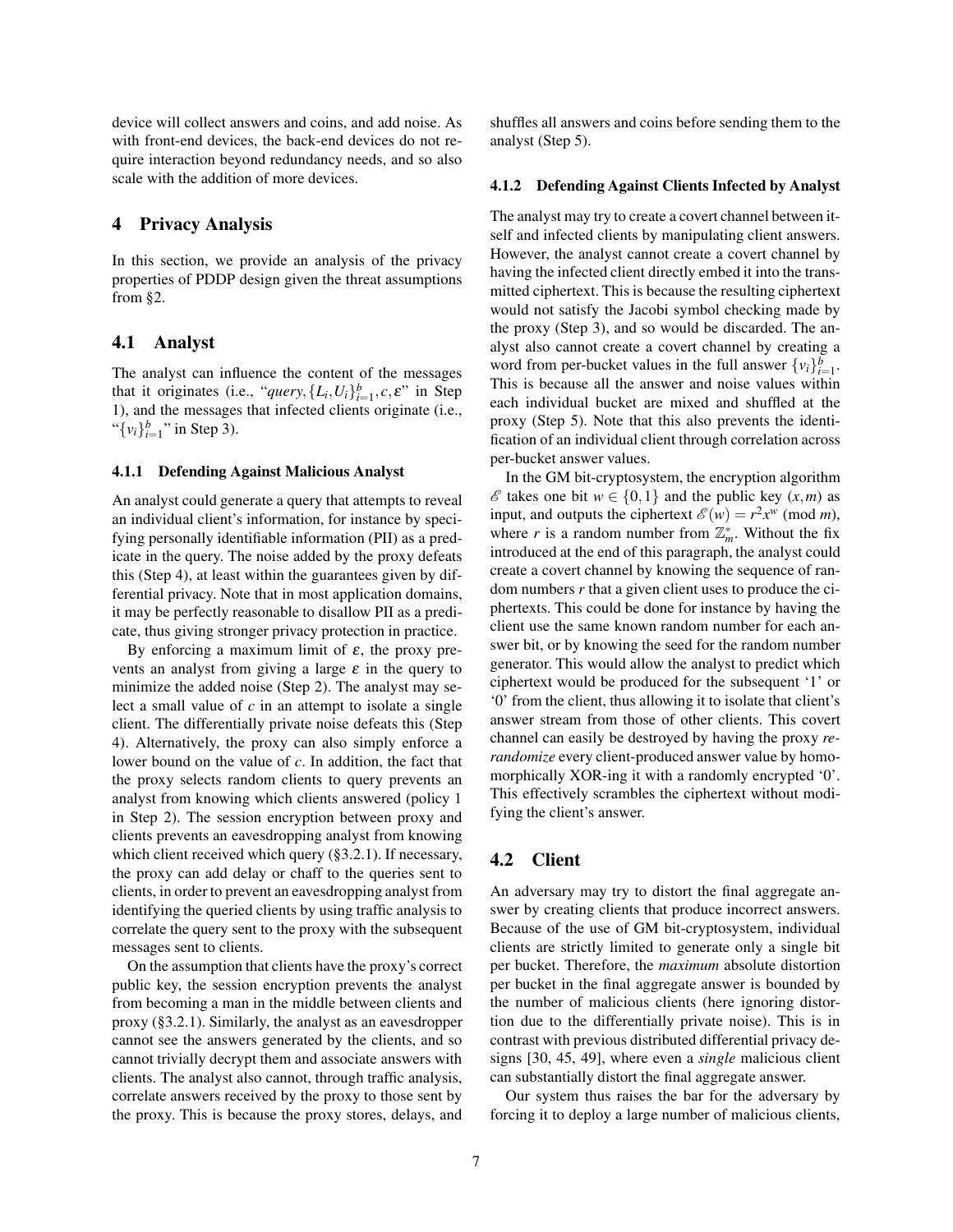especially when limits are placed on the number of clients that can answer a query from a single IP address, as described in §3.3.4. Deploying a large number of malicious clients increases the likelihood that the nature of the client attack will be detected, thus allowing the analyst to at least know which queries are incorrect. What's more, even when there are a large number of malicious clients, due to the noise added by the proxy, our system *always* provides differentially private guarantees at least for every honest client.

## **4.3 Proxy**

There are many legitimate cases where an analyst may wish to publish the (noisy) aggregate answers that it learns. Because the honest-but-curious proxy does not know the actual value of the coins that it uses to add noise (see §3.2.3), it cannot determine the true noise-free aggregate answer by subtracting the added noise from the aggregate answer published by the analyst.

Note that it would be trivial for a *dishonest* proxy to generate the required unbiased coins by itself (i.e., not base them on a re-flipping of the client-generated coins). This could not be detected because the correctly generated coins in any event appear as random perturbations on the original client-generated coins. Were this dishonest proxy a concern in practice, we could require that the analyst itself add differentially private noise to final aggregate answers before publishing them. Of course, a malicious analyst may choose not to add this noise. Absent collusion, however, the proxy would not know which analysts were adding noise, and which were not.

## **5 Implementation and Evaluation**

### **5.1 Implementation and Deployment**

We implemented a fully functional PDDP system. Following our design in §3.2, the implementation comprises three basic components: client, proxy, and analyst.

The **client** is implemented as a Firefox add-on (as shown in Figure 3). It consists of 9600 lines of Java code, compiled into JavaScript using the Google Web Toolkit. It captures users' web browsing activities (such as webpages visited, searches made, etc.), certain online shopping activities (such as how often items are placed in shopping carts), and certain ad interactions (such as the number of ads viewed and clicked). In principle, our Firefox add-on can be extended to capture any online activities made by the user. All captured information is stored in a local SQLite database using Firefox's Storage API, thus allowing our system to query for that information. Every 5 minutes, the add-on connects to the proxy



Figure 3: Client implementation

to retrieve any pending queries, and return answers and periodically generated coins.

The **proxy** is implemented with 3600 lines of code as a web server running Tomcat 6.0.33. It forwards the queries from analyst to clients, receives client-generated answers and coins, adds differentially private noise, and sends answers with noise back to the analyst. Proxy state is stored in a back-end MySQL database.

The **analyst** is implemented in 800 lines of Java code. After verifying the correctness of PDDP on a set of local machines (where we have access to the local data), we deployed PDDP on more than 600 actual clients. This deployment allows us to make queries to exercise and test our system.

## **5.2 Comparison: An Alternative Design**

In our evaluation, we compare PDDP with a strawman design that is more straightforward and might at first glance appear to be a natural choice. Indeed, this was one of the designs that we initially focused on. Like [45], it exploits the additive homomorphism of the Paillier cryptosystem [42]. Like PDDP, however, it uses an honestbut-curious proxy in order to avoid expensive protocols like the distributed key distribution in [45].

In the "Paillier-based" design, each queried client returns an encrypted 1 or 0 in each bucket. Due to Paillier's additive homomorphism, the proxy can directly sum up all clients' encrypted answers to get the encrypted total sum for each bucket. The proxy adds the required differentially private noise to each bucket to generate the encrypted noisy aggregate answer, and then forwards this answer to the analyst. The analyst uses its private key to decrypt the noisy aggregate answer.

Like [45], this basic design suffers from the problem that a single malicious client can provide an answer value other than 1 or 0 in each bucket to substantially distort the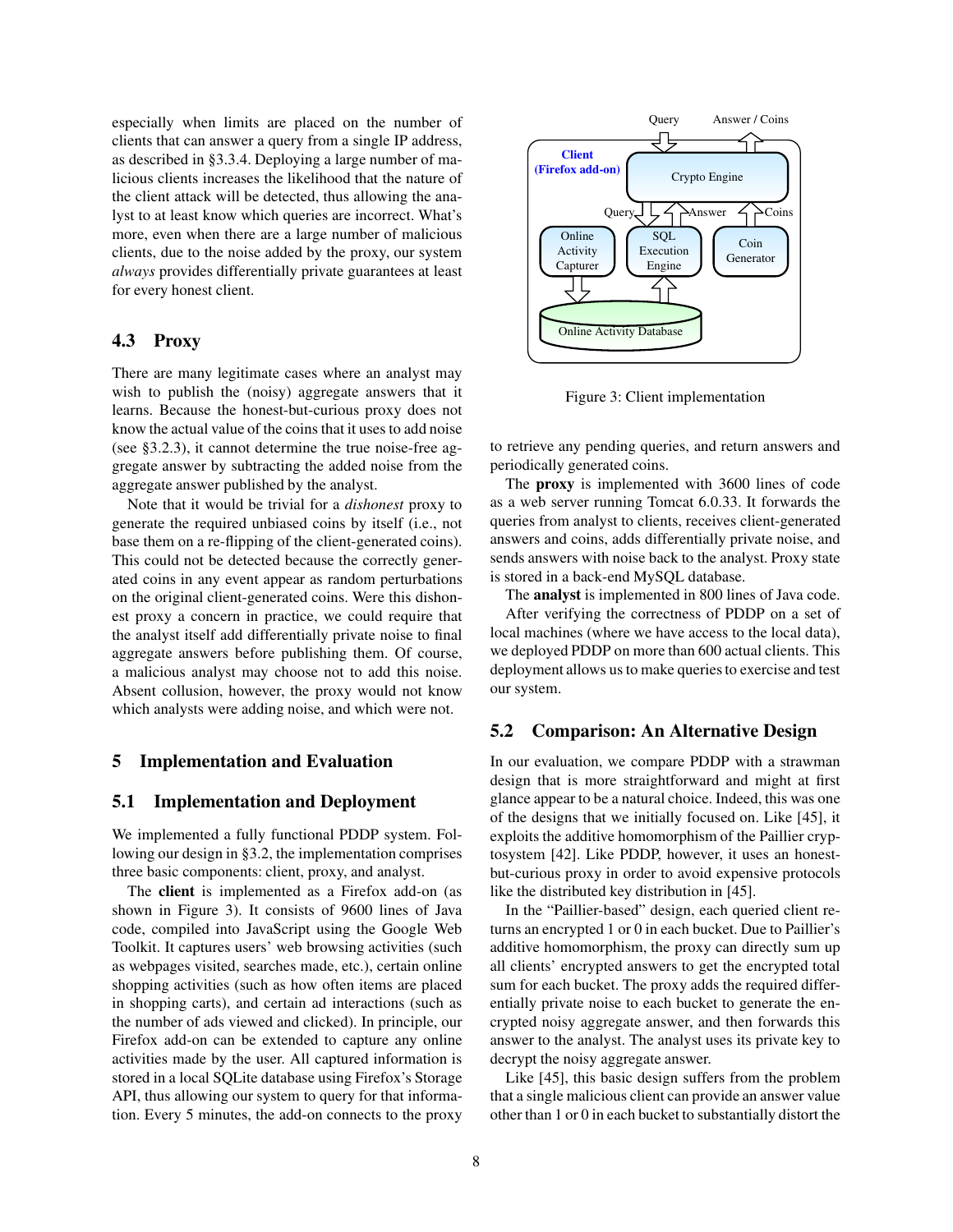Encryption **ZKP** Generation Firefox Chrome Smartphone Firefox Chrome Smartphone PDDP System | 2157.96 | 22773.86 | 808.87 Paillier-based System 0.59 7.79 0.27 0.17 2.34 0.08

Table 1: Performance at client (sustained crypto operations per second)

Table 2: Performance at proxy and analyst (sustained crypto operations per second). Homomorphic operations are XOR in the PDDP system, and addition in the Paillier-based system.

|                       | Encryption | Decryption | Homomorphic Op | <b>ZKP</b> Generation | <b>ZKP</b> Verification |
|-----------------------|------------|------------|----------------|-----------------------|-------------------------|
| <b>PDDP</b> System    | 5323.32    | 6601.10    | 123609.39      | -                     |                         |
| Paillier-based System | 62.76      | 63.41      | 34188.03       | 18.70                 | 5.58                    |

aggregate answer without detection. To overcome this problem, we used non-interactive zero-knowledge proofs (ZKP) [8] based on the Fiat-Shamir heuristic [23] to ensure that all encrypted answer values are either 1 or 0. The resulting design is almost apples-to-apples comparable with PDDP. The primary difference, however, is that in the Paillier-based design, the proxy knows exactly how much noise has been added, and therefore knows the true aggregate answer in those cases where the analyst publishes its noisy aggregate answer (see §4.3).

### **5.3 Evaluation**

#### **5.3.1 Computational Overhead**

A major concern in the performance of distributed differentially private systems is the overhead of the asymmetric crypto operations. In this section, we measure the crypto performance of PDDP, as well as compare it with the Paillier-based system outlined in §5.2.

To generate an answer to a received query, each client needs to encrypt a binary value for each bucket, using the GM cryptosystem in PDDP or using the Paillier cryptosystem in a Paillier-based system. We measure the sustained rate at which three different clients can do these crypto operations: a Firefox browser and a Chrome browser on a desktop workstation running Linux 2.6.32 with Intel dual core 3GHz, and a WebKit browser on a smartphone running Android 2.2 with a 1GHz processor. The results, with a 1024-bit key length, are given in Table 1. The PDDP crypto operations are very fast. Even the smartphone can execute over 800 encryptions per second. This suggests that crypto is not a bottleneck in PDDP's client implementation, though in practice these operations should be run in the background for queries with many buckets. By contrast, the Paillierbased clients are prohibitively slow: 8 encryptions per second with Chrome, and less than one per second for the smartphone. If zero-knowledge proofs (ZKPs) are used to ensure that clients produce answers with only 1's and 0's (see §5.2), Paillier-based clients are even slower.

At the proxy, the PDDP system needs to perform GM crypto-operations to transform periodically clientgenerated coins into unbiased coins — one (offline) encryption and one homomorphic XOR for one unbiased coin. Moreover, the PDDP proxy needs to perform the Jacobi symbol checking on received coins and answer values. This checking cost is the same as (or faster than) the cost of GM decryption. Table 2, also with a 1024 bit key length, shows that all these crypto operations are quite efficient in PDDP. In a Paillier-based system, the proxy needs to first verify all clients' submitted ZKPs — one ZKP for each client answer's each bucket. The ZKP verification is very expensive as shown in Table 2. Furthermore, the proxy in a Paillier-based system needs to homomorphically sum up all client answers for each bucket, and then add locally generated differentially private noise to each per-bucket total sum.

To give a concrete example, we assume a 10-bucket query sent to 1M clients, with a conservative privacy parameter of  $\varepsilon = 1.0$  [39]. Based on the results in Table 2, the PDDP proxy would require less than 1 CPU-second for the GM crypto-operations, and less than 30 CPUminutes for the Jacobi symbol checking. The Paillierbased proxy, by contrast, would require roughly 5 CPUminutes for the homomorphic additions, and roughly 1 CPU-week for the zero-knowledge proof verifications.

At the analyst, while the PDDP system needs to decrypt all encrypted values (i.e., all client answers plus coins) within each bucket, the Paillier-based system only needs to decrypt one encrypted value within each bucket. The computational overhead at the PDDP analyst is higher than at the Paillier-based analyst. Nevertheless, the overhead is very reasonable considering the efficiency of PDDP's crypto operations.

#### **5.3.2 Bandwidth and Storage Overhead**

In both PDDP and Paillier-based systems, a client needs to transmit an encrypted answer value for each bucket. A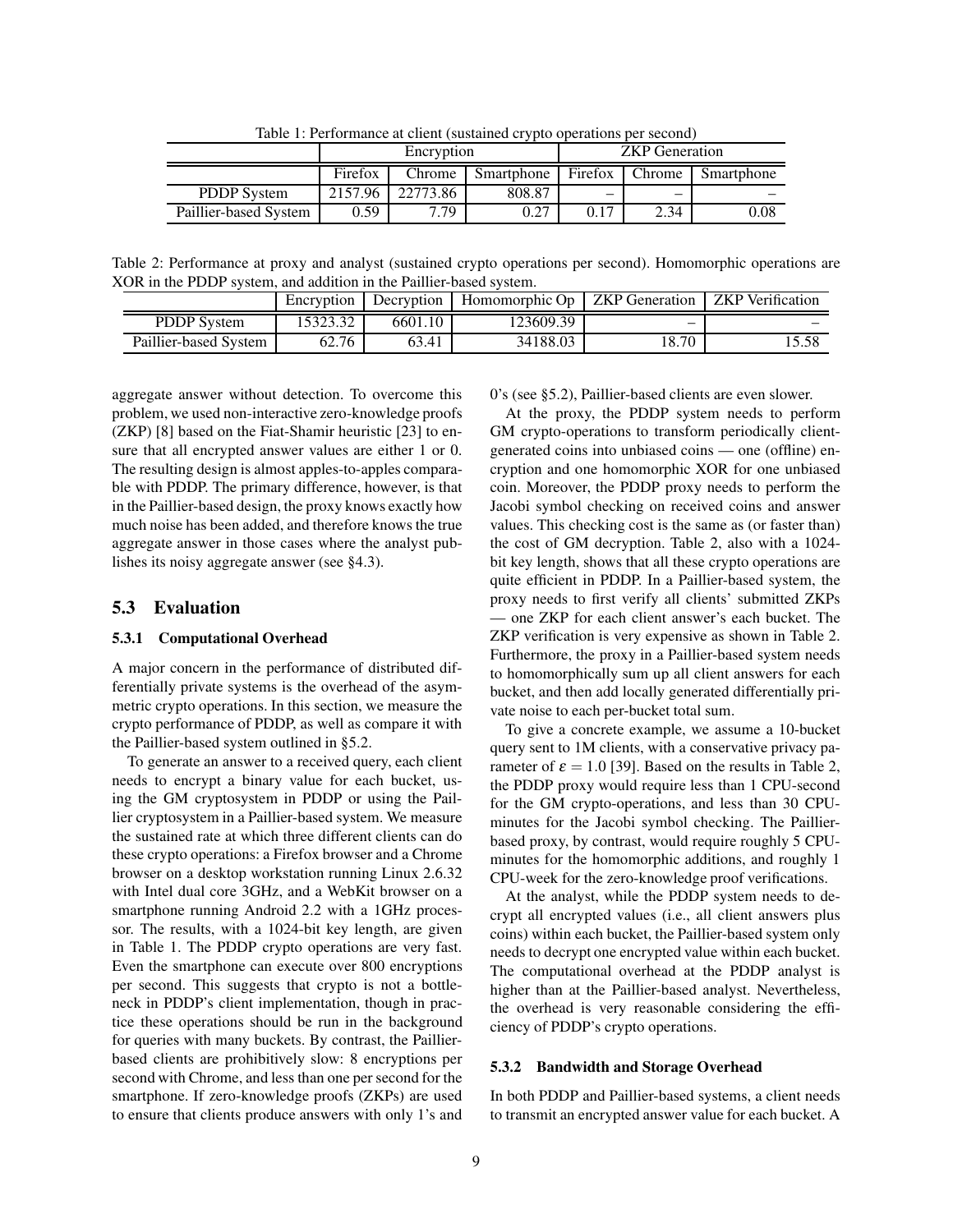PDDP client also needs to transmit a periodically generated coin to the proxy, while a Paillier-based client needs to transmit a ZKP for each bucket of an answer. The bandwidth requirements for these are modest: on the order of a few kilobytes.

The PDDP proxy needs to store all queried clients' encrypted answer values for each bucket. Assuming a key length of 1024 bits, the storage for a 10-bucket query over 1 million clients is about 1.2GB. These answers can be stored on a hard-drive. The PDDP proxy also needs to receive, re-flip, and store client-generated coins. The required number of coins, however, is only a small fraction of the number of answer values. As an example, for the 10-bucket, 1M-client,  $\varepsilon = 1.0$  query, only 9290 coins are required (929 per bucket). Finally, the answers and coins will be transmitted to the analyst (roughly 1.2GB), which stores and decrypts them. Overall, the storage and bandwidth requirements for PDDP proxy are quite reasonable. Recall that it is straightforward to further scale the system by adding proxy devices (see §3.3.5).

Note that the Paillier-based proxy and analyst have minimal storage and bandwidth requirements because they need to store and transmit only one aggregate answer value per bucket. Each time the Paillier-based proxy receives an answer from a client, it adds the per-bucket answer value to the corresponding bucket of the locally maintained aggregate answer.

In summary, the PDDP system overhead is within very reasonable limits for all system components. Compared with a Paillier-based system, the PDDP system trades-off moderate and affordable bandwidth and storage overhead against unacceptable computational overhead.

#### **5.3.3 Querying the Client Deployment**

Before we deployed PDDP at scale, we first tested it on a set of local machines. Since we had access to the data on the local machines, we knew the true answers of the clients running on those local machines. In so doing, we were able to verify the correctness of PDDP. We then deployed PDDP on more than 600 clients taken from "friends and family" as well as Amazon Mechanical Turk. This deployment allowed us to make queries to exercise and test the PDDP system.

Figure 4 gives a histogram of the number of connections received from clients that established at least one connection on Sep. 26. While the Firefox browser is active, clients make connections every 5 minutes. We see that only one or two percent of client browsers were running the full 24 hours. Almost half of the clients made 20 or fewer connections, representing a browser uptime of less than 2 hours in 24. This suggests that it could easily take several days to complete a query over nearly all of a set of clients. It also suggests that an approach



Figure 4: Number of connections received from clients on Sep. 26, 2011

that requires that clients are continuously available, as with [45], will not work in our setting.

To further test our system, we executed a number of PDDP queries over our deployed client base. Each query sets  $c = 250$  (out of over 600 clients) and  $\varepsilon = 5.0$ . Each query lasts 24 hours, and we select clients as they connect until  $c = 250$  unique clients are queried or 24 hours expires, whichever comes first. Finally, each query covers statistics gathered over a 24 hour period — midnight-tomidnight of the day specified in the query in the client's local time.

Note that what we report here are the noisy aggregate answers from our deployment. To preserve users' privacy, PDDP didn't and indeed shouldn't output the true noise-free aggregate answers. This is our key premise and motivation — learn statistical results without knowing users' true answers. Nevertheless, our experimental parameter settings (i.e.,  $c = 250$  and  $\varepsilon = 5.0$ ) result in 16 coins per bucket, and ensure that a per-bucket aggregate answer is within plus or minus 2, 4, and 6 of the true noise-free aggregate answer, with the probability of 68%, 95%, and 99.7%, respectively (see §3.3.1).

We started by issuing the simple query "how many webpages did a client visit per day?" over five consecutive days. We specified 8 buckets as shown in Table 3. Between 176 and 230 answers were gathered each day (including noise). Since each client supplies a count in a single bucket only, this directly reflects (noisily) the number of unique clients that replied in 24 hours. The results in Table 3 show that the requested information can usefully be gathered through the PDDP system. For instance, we see that a large number of clients show very little activity (0∼10 webpages visited). What's more, the number of these low-activity clients was greater during the weekend (Sep. 24 and 25). On the other hand, a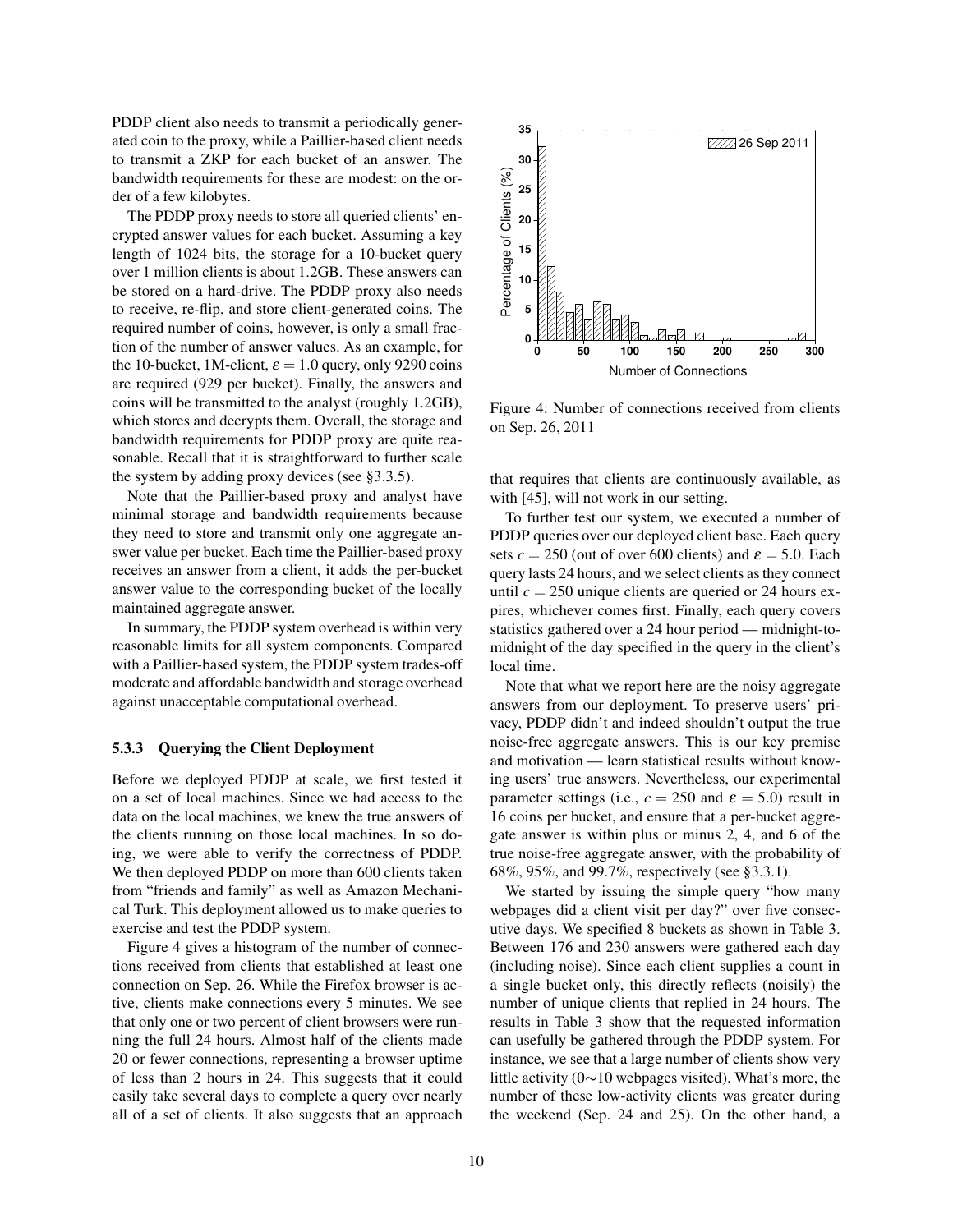|             | $0 \sim 10$ | $11 - 20$ | $21 - 50$ | $51{\sim}100$ | $101 \sim 200$ | $201 \sim 500$ | $501 \sim 1000$ | >1000        | Total |
|-------------|-------------|-----------|-----------|---------------|----------------|----------------|-----------------|--------------|-------|
|             | pages       | pages     | pages     | pages         | pages          | pages          | pages           | pages        |       |
| 24 Sep 2011 | 73          |           | 10        | 14            | 29             | 33             | 10              | <sub>0</sub> | 176   |
| 25 Sep 2011 | 115         |           | 14        |               | 30             | 43             | 17              | $-3$         | 230   |
| 26 Sep 2011 | 61          | 20        | 16        | 21            | 44             | 48             | 12              |              | 225   |
| 27 Sep 2011 | 49          |           | 15        |               | 25             | 44             | 20              | 2            | 180   |
| 28 Sep 2011 | 56          |           |           | 19            | 27             | 45             | 16              |              | 181   |

Table 3: Number of webpages visited per day (displayed as noisy client counts within each bucket)

Table 4: Five different queries towards clients' activities on Sep. 29, 2011 (displayed as noisy client counts within each bucket)

|                |    | $\sim$ 10 | $1\sim20$ | $21 \sim 50$ | $51 \sim 100$ | $101 \sim 200$ | $201 \sim 500$ | $501 \sim 1000$ | >1000    | Total |
|----------------|----|-----------|-----------|--------------|---------------|----------------|----------------|-----------------|----------|-------|
| Ų1             | 45 |           |           | 18           | 23            | 24             | 37             | 18              |          | 185   |
| $\mathrm{Q}_2$ | 46 | 40        | 28        | 45           | 19            |                |                |                 | ◠<br>- 3 | 182   |
| Q3             | 43 | . –       |           | 23           | 24            | 30             | 33             |                 |          | 183   |
| Q4             | 56 | 32        | 20        | 28           |               |                |                | - 1             |          | 182   |
| Q5             | 77 | 28        |           | 25           |               | l 6            |                |                 |          | 183   |

 $Q_1$ : How many webpages visited?  $Q_4$ : How many searches made?

 $Q_2$ : How many unique websites visited?  $Q_5$ : How many Google ads shown?

 $Q_3$ : How many visited webpages on a user's top 3 favorite websites?

substantial number of clients visit between 100 and 500 webpages per day. Note that in one case the added noise produces a negative count. This poses no privacy risk; if desired, an analyst can safely replace all negative counts with zeros without privacy loss [33].

We additionally issued five queries towards clients' activities on Sep. 29, as listed in Table 4. We also added a '0' bucket in order to distinguish between truly idle clients and low-activity clients. Once again, this set of queries shows that it is possible to gather meaningful noisy data from even a relatively small population of clients. For instance, we see from query  $Q_1$  that indeed a large fraction of low-activity browsers are idle (45 clients in '0' bucket). We see from query  $Q_2$  that a relatively large number of users (40 of 136 non-idle clients) visited a small number of unique websites (between 1 and 10). Moreover, given the rough similarity between the results of queries  $Q_1$  and  $Q_3$ , it appears that most browsing takes place over users' top 3 favorite websites. Many additional observations can be made; for instance, from queries  $Q_4$  and  $Q_5$  we see that search is often used (around half of the clients made 11∼100 searches), and that Google ads are shown relatively often.

## **6 Malicious Proxy**

In this section, we sketch out how we may weaken proxy trust requirements through the use of trusted hardware such as the Trusted Platform Module (TPM) or the IBM 4758 cryptographic coprocessor [44]. In particular, we assume that the proxy is malicious in that it may try to violate the privacy of individual clients, and is willing to collude with analysts (or pose as an analyst). On the other hand, we assume that the proxy is unwilling or unable to physically tamper with the hardware, including placing probes on the system bus in order to record system operations, for instance because there is a threat of random inspections from a third party.

The basic idea is that the proxy runs an executable which has been verified by a trusted third party to operate correctly as a proxy. This executable is then remotely attested by the clients, as described in [44].

There are two attacks that we need to defend against. First, the proxy may try to de-anonymize a client by associating a given answer with the client's IP address, and conveying this association to the analyst. Second, the proxy may try to avoid adding noise to the answers, thus violating differential privacy. We assume that the proxy operator is able to launch a reboot attack on the proxy hardware. In this attack, after a client attests the executable and transmits its answer to the proxy, the proxy is rebooted with a malicious executable which carries out one of the above attacks. Prior work has shown how to prevent a reboot attack once the client maintains a secure channel with the proxy after attestation [25, 37]. In our scenario, however, a client may drop the secure channel after it has supplied its answer (Step 3) but before the proxy transmits the answer to the analyst (Step 5).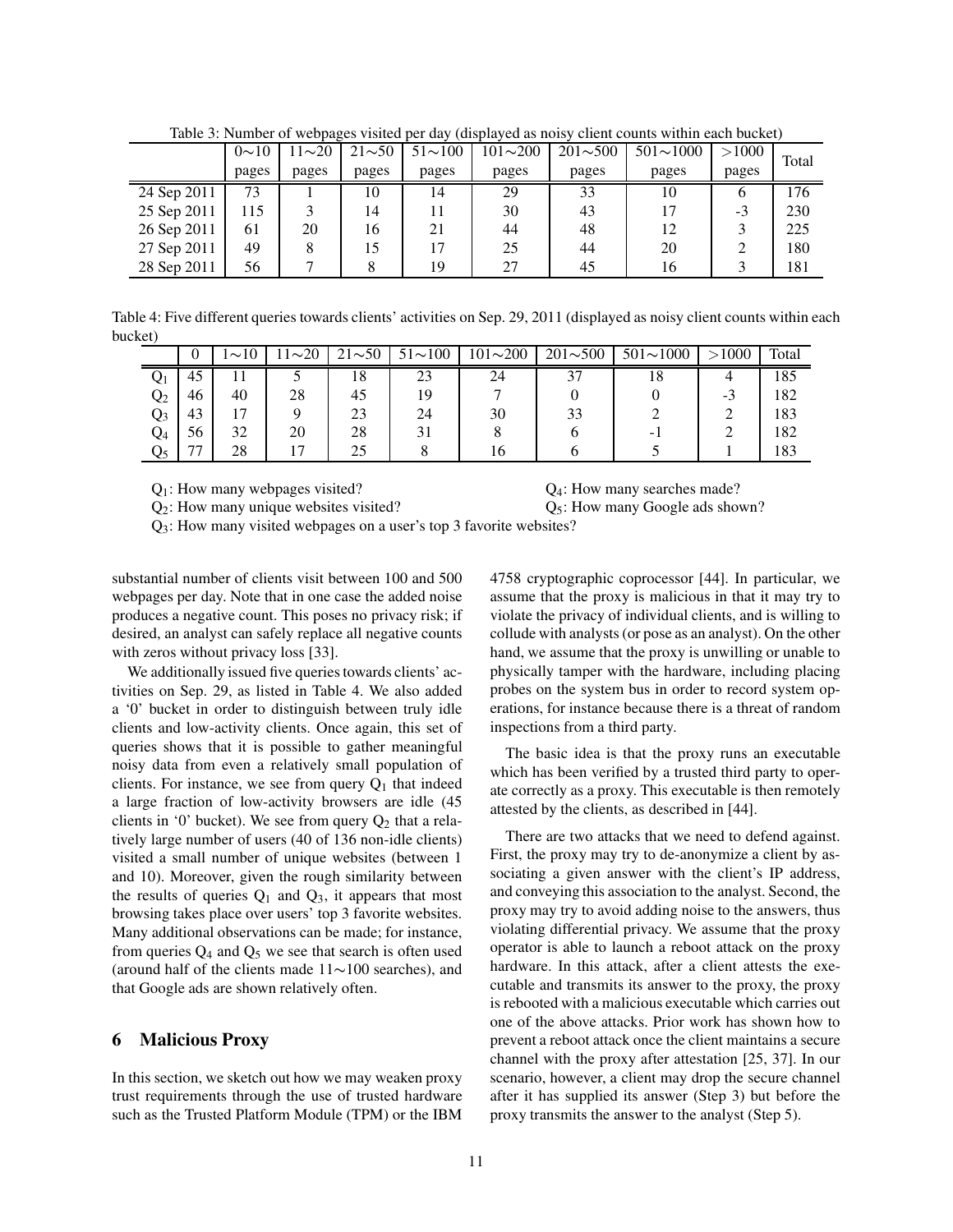In our design, we assume that after a client connects to the proxy, the query is received and answered, as well as any coins are delivered, within the same attested secure channel. The proxy operates as follows:

- When the proxy receives a coin from a client, it reflips the coin and stores it into the unbiased coin pool in memory. Upon booting, previous stored coins will be lost and the pool will be empty. Therefore, the proxy will have to gather a modest number of coins (some thousands) before it can start handling queries from analysts.
- When the proxy receives a query from the analyst, it immediately reads the required number of coins from the unbiased coin pool, and places them in a newly initialized linked list or similar data structure. If there are not enough unbiased coins remaining in the pool, the proxy waits until enough coins have been generated.
- When the proxy receives a (periodic) connect request from a client with a pending query, it sends the query to the client and receives an answer. The answer is placed in the linked list at a random location, and no association with the client answer is established.
- When enough client answers have been received, all items in the linked list (answers and coins mixed together) are transmitted to the analyst.

**Analysis.** By requiring that the proxy read the coins before receiving any client answers, we ensure that even a single client answer is adequately mixed with noise. This prevents a client de-anonymization attack whereby the proxy is rebooted with a malicious executable after only a single answer is received, thus allowing the malicious executable to link the received answer to the client by recording network activity. This also prevents the nonoise attack, by ensuring that noise is mixed in from the very beginning, and cannot be distinguished from client answers. Further work is required to fully analyze this approach to accommodating a malicious proxy.

# **7 Related Work**

To preserve user privacy, early approaches like anonymization sanitize the user data by removing wellknown personally identifiable information (PII), e.g., name, gender, birthday, social security number, ZIP code, etc. These approaches not only heavily restrict the utility of the user data [43], but ultimately cannot effectively protect user privacy [11, 41, 46]. In a wellpublicized example of this, an individual user was identified from AOL's anonymized search logs [1]. A number of privacy-preserving approaches have been proposed [5, 6, 21, 22, 35, 36, 50], discussed in the following.

One general approach [5, 6] is to randomize user data by adding random distortion values drawn independently from some known distribution such as a uniform distribution or a normal distribution. An analyst can collect the distorted user data and reconstruct the distribution of the original data using for instance the expectation maximization (EM) algorithm [5]. However, [22] indicates that such simple randomization is potentially vulnerable to privacy breaches. Evfimievski *et al.* then proposed a class of new randomization operators [22], and used them to limit the privacy breaches [21].

*k*-anonymity [50] ensures that each individual is indistinguishable from at least *k*−1 other individuals with respect to certain sensitive attributes, thus individuals cannot be uniquely identified. While *k*-anonymity protects against identity disclosure, it does not prevent attribute disclosure if there is little diversity in these sensitive attributes. To address this problem, *l*-diversity [36] was proposed which requires that there exist at least *l* wellrepresented values for each sensitive attribute. Recently, [35] indicated that *l*-diversity may not be necessary, and it is also insufficient to prevent attribute disclosure. To solve the problems of both *k*-anonymity and *l*-diversity, [35] further proposed *t*-closeness which requires that the distribution of a sensitive attribute in any "equivalence class" is close to the overall distribution of the attribute, and the distance between the two distributions is no more than a threshold *t*.

Many of these approaches, however, only provide syntactic guarantees on the privacy, and impose constraints of one sort or another. Differential privacy [13, 14, 17] is considered stronger than previous approaches because it provides a provable guarantee that it is hard to detect the presence or absence of any individual records, as already discussed in §3.1. Differential privacy does not make any assumptions about the adversary. It is independent of the adversary's computational power and auxiliary information. However, original differential privacy mechanisms were not designed to support a distributed environment.

In theory, secure multi-player computation [26, 52] could be used to emulate differential privacy in a distributed manner. It would be, however, highly expensive. To our knowledge, there are four previous designs for distributed differential privacy [16, 30, 45, 49]. None of them are realistically practical in a large-scale distributed setting.

The first distributed differential privacy design was proposed by Dwork *et al.* in [16]. It is something of a cryptographic tour de force, variously exploiting Byzantine agreement, distributed coin flipping, verifiable se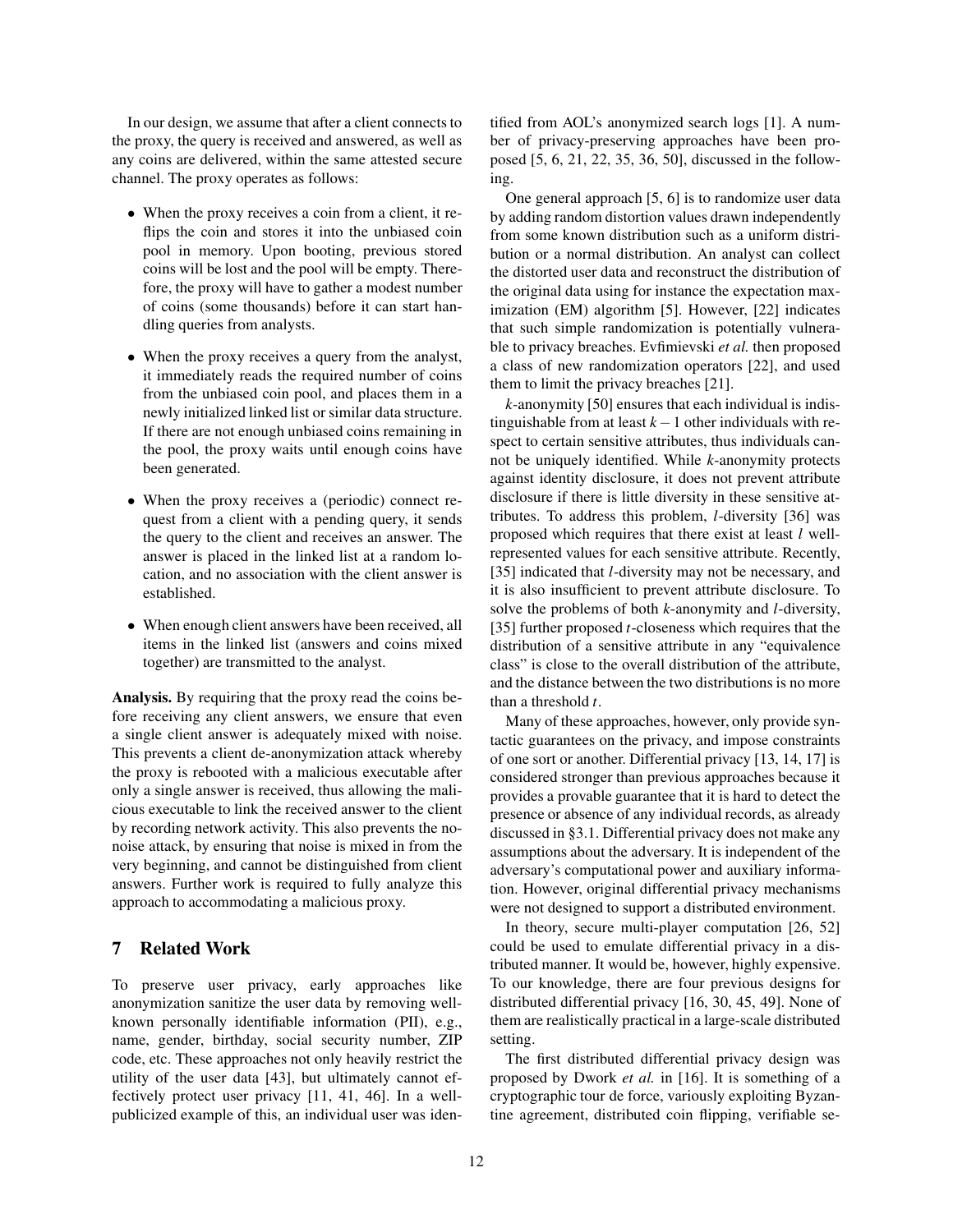cret sharing, secure function evaluation, and randomness extractor. However, its computational load per user is  $O(U)$ , where U is the number of users, making it impractical for a large-scale setting.

To reduce this complexity, Rastogi and Nath in [45] designed a two-round protocol based on the threshold Paillier cryptosystem, and Shi *et al.* in [49] designed a single-round protocol based on the decisional Diffie-Hellman assumption. Both designs [45, 49] achieve distributed differential privacy while reducing the computational load per user from  $O(U)$  to  $O(1)$ . However, their distributed key distribution protocols cannot work at large-scale under churn. To solve this problem, Götz and Nath in [30] utilized two honest-but-curious servers to collaboratively collect users' noisy answers and compute the final aggregate result. Nevertheless, in all of these designs [30, 45, 49], even a single malicious user can substantially distort the final result without detection.

## **8 Conclusion and Future Work**

In presenting a practical system, PDDP, that supports statistical queries over distributed private user data, this paper takes a first step towards practically mining that data while preserving privacy. Still, there is a gap between the utility of a central database and that of PDDP. While one might be willing to give up some utility in exchange for privacy, it is important to maximize the utility of distributed private user data.

Previous work shows that it is possible to support various statistical learning algorithms through a differentially private interface [9, 10]. These algorithms, however, require a sequence of queries to a given database (or, in our case, a given set of clients). It is not clear whether this is practical over PDDP. While in principal the proxy may retain state about which set of clients should receive a sequence of queries, in practice some fraction of these clients will become unavailable temporarily or permanently during the course of the queries. One avenue of future work is to understand the impact of this on the utility of the data as well as the time it takes to run these algorithms.

A second area of future work concerns the scalability of non-numeric queries (§3.3.3). A brute-force approach of assigning a numeric value to every possible non-numeric answer does not scale for certain queries, e.g., "what is the most frequent search?". One possible approach might be to use invertible Bloom filters [20, 29] to map a large number of possible non-numeric answers into a relatively small number of buckets, at some loss of fidelity. However, we need to understand the trade-off between utility and scalability. An interesting question is whether this loss of fidelity itself can be exploited as a privacy mechanism.

More broadly, we need to gain experience with PDDP. Towards this end, we plan to use PDDP to gather statistical data for a large-scale experiment with the Privad privacy-preserving advertising system [31]. By "eating our own dog food", we can learn first-hand the limitations of PDDP in gathering meaningful data from clients.

While we believe that it is reasonable in practice to require an honest-but-curious proxy, it would obviously be better not to. One avenue of future work is to nail down the design and security properties of a TPM-based approach as sketched in §6. Ultimately, a challenging open problem is to design a system that practically provides differentially private statistical queries over distributed data without requiring a trusted third party.

Finally, the question of measuring actual privacy loss (versus worst-case privacy loss) is extremely important for differential privacy, not only in a distributed setting but generally. While we assume that this necessarily involves incorporating domain-specific information such as user sensitivity and adversarial knowledge, and therefore gives up some of the rigor of differential privacy, we believe it is important to make progress here in order to make differential privacy more practical.

## **9 Acknowledgments**

We are grateful to the anonymous reviewers and our shepherd, Nickolai Zeldovich, for their insightful comments. We also thank Rose Hoberman, Aniket Kate, Stevens Le Blond, and Nan Zheng for their valuable feedback on drafts of this work. Finally, we would like to thank the volunteers for anonymously helping us exercise our system.

### **References**

- [1] A Face Is Exposed for AOL Searcher No. 4417749. http:// www.nytimes.com/2006/08/09/technology/09aol.html.
- [2] FTC Charges Deceptive Privacy Practices in Google's Rollout of Its Buzz Social Network. http://www.ftc.gov/opa/2011/ 03/google.shtm.
- [3] Microsoft HealthVault. http://www.microsoft.com/en-us/ healthvault/.
- [4] Project VRM. http://cyber.law.harvard.edu/ projectvrm/Main\_Page.
- [5] AGRAWAL, D., AND AGGARWAL, C. C. On the Design and Quantification of Privacy Preserving Data Mining Algorithms. In *PODS* (2001).
- [6] AGRAWAL, R., AND SRIKANT, R. Privacy-Preserving Data Mining. In *SIGMOD Conference* (2000), pp. 439–450.
- [7] BACKES, M., KATE, A., MAFFEI, M., AND PECINA, K. ObliviAd: Provably Secure and Practical Online Behavioral Advertising. In *IEEE Symposium on Security and Privacy* (2012).
- [8] BAUDRON, O., FOUQUE, P.-A., POINTCHEVAL, D., STERN, J., AND POUPARD, G. Practical multi-candidate election system. In *PODC* (2001), pp. 274–283.